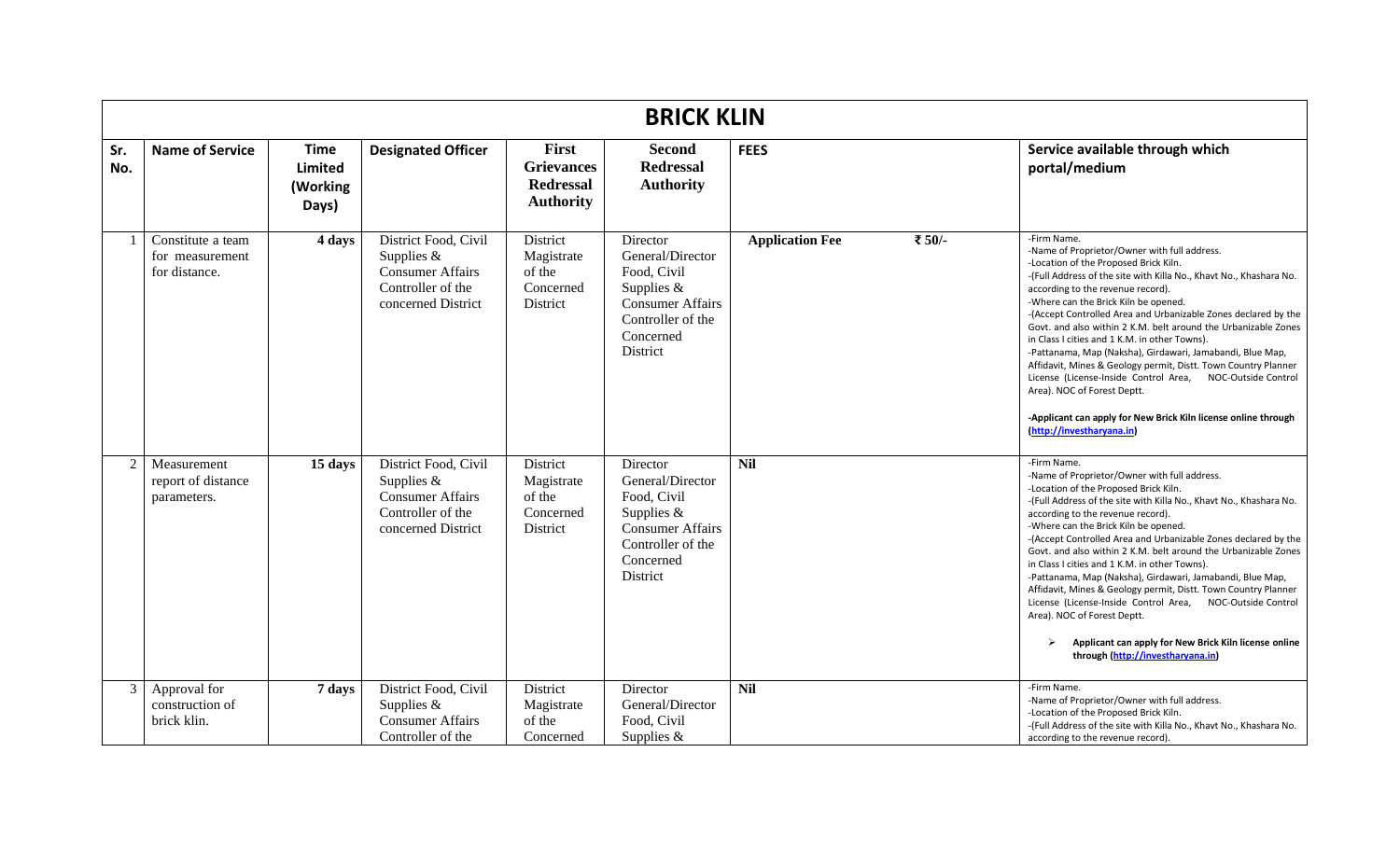|     | <b>Issuance of Brick</b>                                | 7 days                              | concerned District<br>District Food, Civil                                         | District<br>District                                      | <b>Consumer Affairs</b><br>Controller of the<br>Concerned<br>District<br>Director                                      | ₹ 5000/-<br><b>Security Fee</b>                                                                                                      | -Where can the Brick Kiln be opened.<br>-(Accept Controlled Area and Urbanizable Zones declared by the<br>Govt. and also within 2 K.M. belt around the Urbanizable Zones<br>in Class I cities and 1 K.M. in other Towns).<br>-Pattanama, Map (Naksha), Girdawari, Jamabandi, Blue Map,<br>Affidavit, Mines & Geology permit, Distt. Town Country Planner<br>License (License-Inside Control Area, NOC-Outside Control<br>Area). NOC of Forest Deptt.<br>Applicant can apply for New Brick Kiln license online through<br>(http://investharyana.in)<br>-Haryana Pollution Control Board Consent and GST Registration<br>Certificate. |  |  |  |
|-----|---------------------------------------------------------|-------------------------------------|------------------------------------------------------------------------------------|-----------------------------------------------------------|------------------------------------------------------------------------------------------------------------------------|--------------------------------------------------------------------------------------------------------------------------------------|-------------------------------------------------------------------------------------------------------------------------------------------------------------------------------------------------------------------------------------------------------------------------------------------------------------------------------------------------------------------------------------------------------------------------------------------------------------------------------------------------------------------------------------------------------------------------------------------------------------------------------------|--|--|--|
|     | kiln License for<br>manufacturing and<br>selling bricks |                                     | Supplies $&$<br><b>Consumer Affairs</b><br>Controller of the<br>concerned District | Magistrate<br>of the<br>Concerned<br>District             | General/Director<br>Food, Civil<br>Supplies &<br><b>Consumer Affairs</b><br>Controller of the<br>Concerned<br>District | License/Renewal Fee ₹ 2000/-<br>Per Year<br>(Security fee and License Fee 5000+2000 will<br>be deposited after approval of license). | Applicant can apply for New Brick Kiln license online through<br>(http://investharyana.in)                                                                                                                                                                                                                                                                                                                                                                                                                                                                                                                                          |  |  |  |
|     | <b>LEGAL METROLOGY</b>                                  |                                     |                                                                                    |                                                           |                                                                                                                        |                                                                                                                                      |                                                                                                                                                                                                                                                                                                                                                                                                                                                                                                                                                                                                                                     |  |  |  |
| Sr. | <b>Name of Service</b>                                  | <b>Time</b>                         |                                                                                    | First                                                     | <b>Second</b>                                                                                                          | <b>Document Required and FEES</b>                                                                                                    | Service available through which                                                                                                                                                                                                                                                                                                                                                                                                                                                                                                                                                                                                     |  |  |  |
| No. |                                                         | <b>Limited</b><br>(Working<br>Days) | <b>Designated Officer</b>                                                          | <b>Grievances</b><br><b>Redressal</b><br><b>Authority</b> | <b>Redressal</b><br><b>Authority</b>                                                                                   |                                                                                                                                      | portal/medium                                                                                                                                                                                                                                                                                                                                                                                                                                                                                                                                                                                                                       |  |  |  |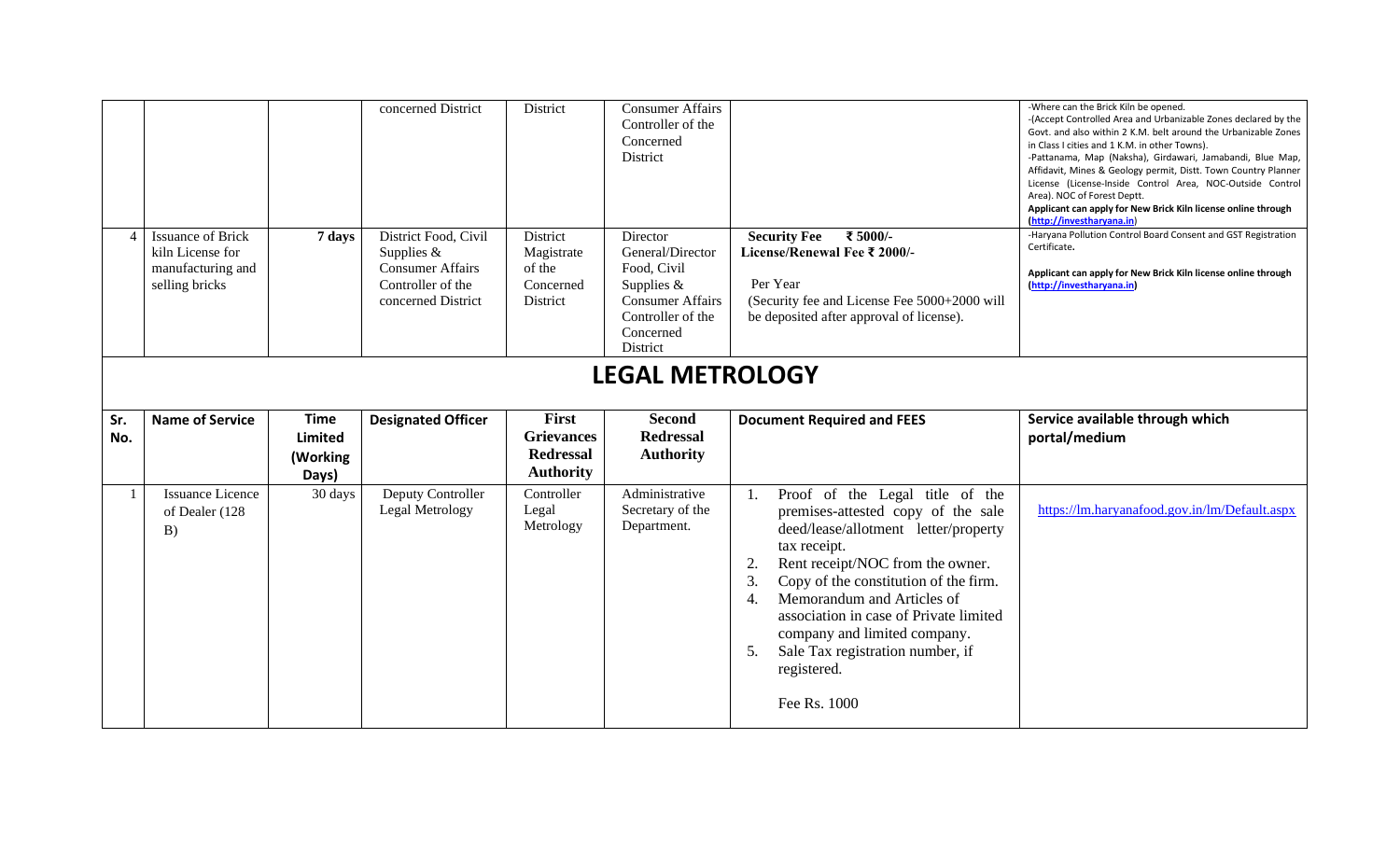| $\overline{2}$ | Renewal of<br>Licence of<br>Dealer (128 C)        | 30 days | Deputy Controller<br>Legal Metrology | Controller<br>Legal<br>Metrology | Administrative<br>Secretary of the<br>Department. | Proof of continued legal possession<br>of the premises.<br>Rent receipt/NOC from the owner.<br>2.<br>3.<br>Change in constitution of the firm, if<br>any.<br>Month wise statement of sale of<br>4.<br>Weights & Measures etc.<br>Statement of purchase, sale and<br>5.<br>stock.<br>Sale Tax registration number, if<br>6.<br>registered.<br>License renewal fee receipt.<br>7.<br>Fee Rs. 1000                                                                                                                                                                                                                                                                                                                                                                                                         | https://lm.haryanafood.gov.in/lm/Default.aspx |
|----------------|---------------------------------------------------|---------|--------------------------------------|----------------------------------|---------------------------------------------------|---------------------------------------------------------------------------------------------------------------------------------------------------------------------------------------------------------------------------------------------------------------------------------------------------------------------------------------------------------------------------------------------------------------------------------------------------------------------------------------------------------------------------------------------------------------------------------------------------------------------------------------------------------------------------------------------------------------------------------------------------------------------------------------------------------|-----------------------------------------------|
| $\mathfrak{Z}$ | <b>Issuance Licence</b><br>of Repairer (128<br>D) | 30 days | Deputy Controller<br>Legal Metrology | Controller<br>Legal<br>Metrology | Administrative<br>Secretary of the<br>Department. | 1. Proof of the Legal title of the premises-<br>attested copy of the sale deed/lease/<br>allotment letter/property tax receipt.<br>2. Rent receipt/NOC from the owner.<br>3. Tools and equipment list.<br>4. List of testing equipment.<br>5. List of loan articles with verification<br>certificate.<br>6. Copy regarding constitution of the firm.<br>7. Experience Certificate.<br>8. Copy of the literature of the items to be<br>repaired.<br>9. List of skilled/Un-skilled workers.<br>10. The applicant is required to furnish the<br>experience certificate for at least two<br>years for the items applied in the name<br>of the skilled worker/proprietor/partner/<br>Director of the firm or Diploma in<br>Engineering Certificate of instrument<br>mechanic from the I.T.I.<br>Fee Rs. 2000 | https://lm.haryanafood.gov.in/lm/Default.aspx |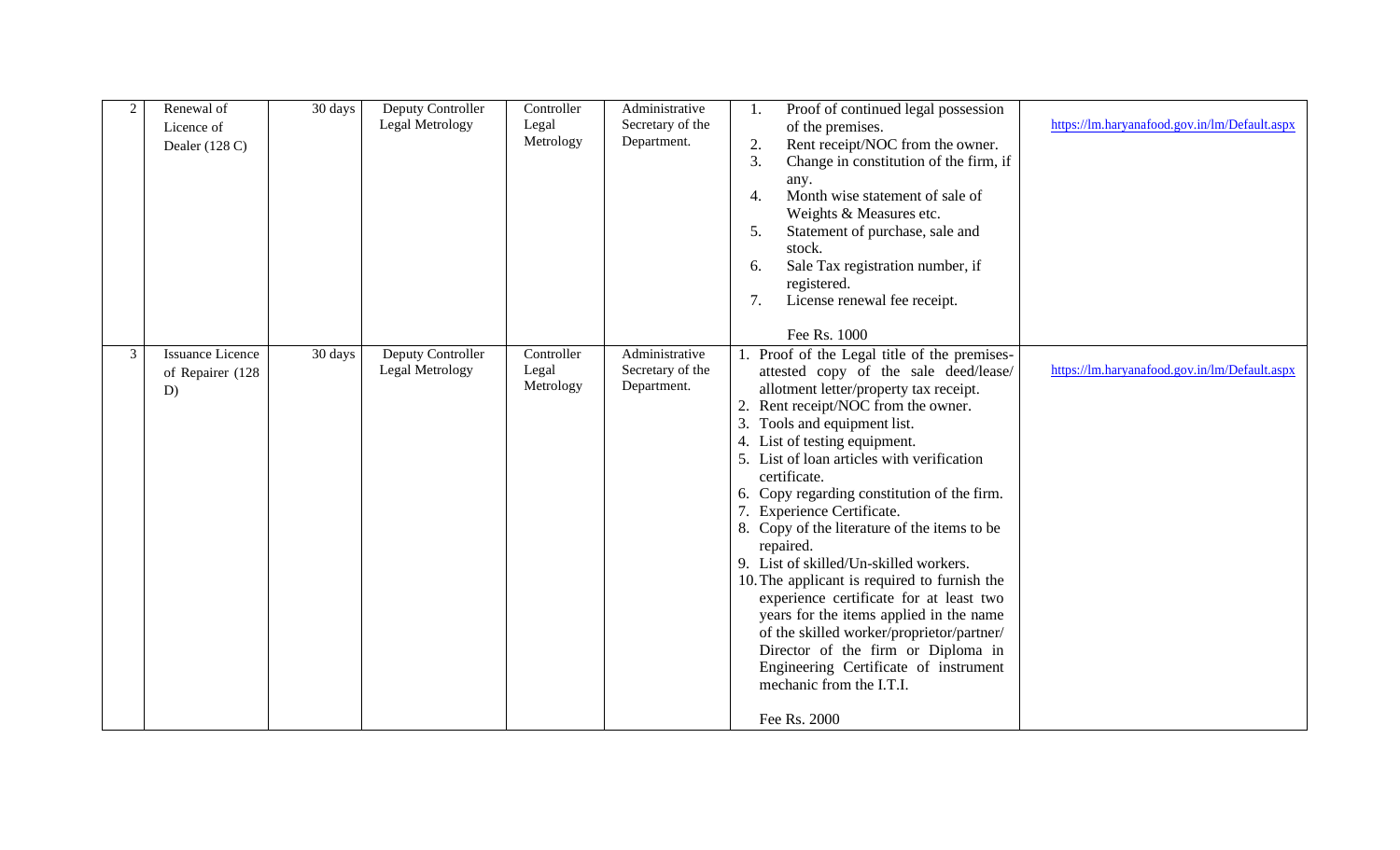| $\overline{4}$ | Renewal of<br>Licence of<br>Repairer (128 E)         | 30 days | Deputy Controller<br>Legal Metrology | Controller<br>Legal<br>Metrology | Administrative<br>Secretary of the<br>Department. | 1.<br>2.<br>3.<br>4.<br>5.<br>6.<br>7.<br>8.<br>9.        | Proof of continued Legal possession<br>of the premises.<br>Rent receipt/NOC from the owner.<br>Tools and equipment list.<br>List of testing equipments.<br>List of loan articles with verification<br>certificate.<br>Copy regarding constitution of the<br>firm.<br>Month wise statement of repairing job<br>conducted during the year.<br>List of skilled/Un-skilled workers.<br>License renewal fee receipt.<br>Fee Rs. 2000                                                                                                                                                                                                                                                                                                                  |                                               |
|----------------|------------------------------------------------------|---------|--------------------------------------|----------------------------------|---------------------------------------------------|-----------------------------------------------------------|--------------------------------------------------------------------------------------------------------------------------------------------------------------------------------------------------------------------------------------------------------------------------------------------------------------------------------------------------------------------------------------------------------------------------------------------------------------------------------------------------------------------------------------------------------------------------------------------------------------------------------------------------------------------------------------------------------------------------------------------------|-----------------------------------------------|
| $\mathfrak{S}$ | Issuance of<br>Licence of<br>Manufacturer<br>(128 F) | 30 days | Deputy Controller<br>Legal Metrology | Controller<br>Legal<br>Metrology | Administrative<br>Secretary of the<br>Department. | 1.<br>2.<br>3.<br>4.<br>5.<br>6.<br>7.<br>8.<br>9.<br>10. | Proof of the Legal title of the<br>premises-attested copy of the sale<br>deed/lease/allotment letter/property<br>tax receipt.<br>Rent receipt/NOC from the owner.<br>Tools and equipment list.<br>Copy regarding constitution of the<br>firm.<br>List of testing equipment.<br>Experience Certificate.<br>Copy of the literature of the items to<br>be repaired.<br>List of skilled/Un-skilled workers.<br>The applicant is required to furnish<br>the experience certificate for at<br>least two years for the items<br>applied in the name of the skilled<br>worker/proprietor/partner/Director<br>of the firm or Diploma in<br>Engineering<br>Certificate<br>of<br>instrument mechanic from the I.T.I.<br>Model approval certificate from the | https://lm.haryanafood.gov.in/lm/Default.aspx |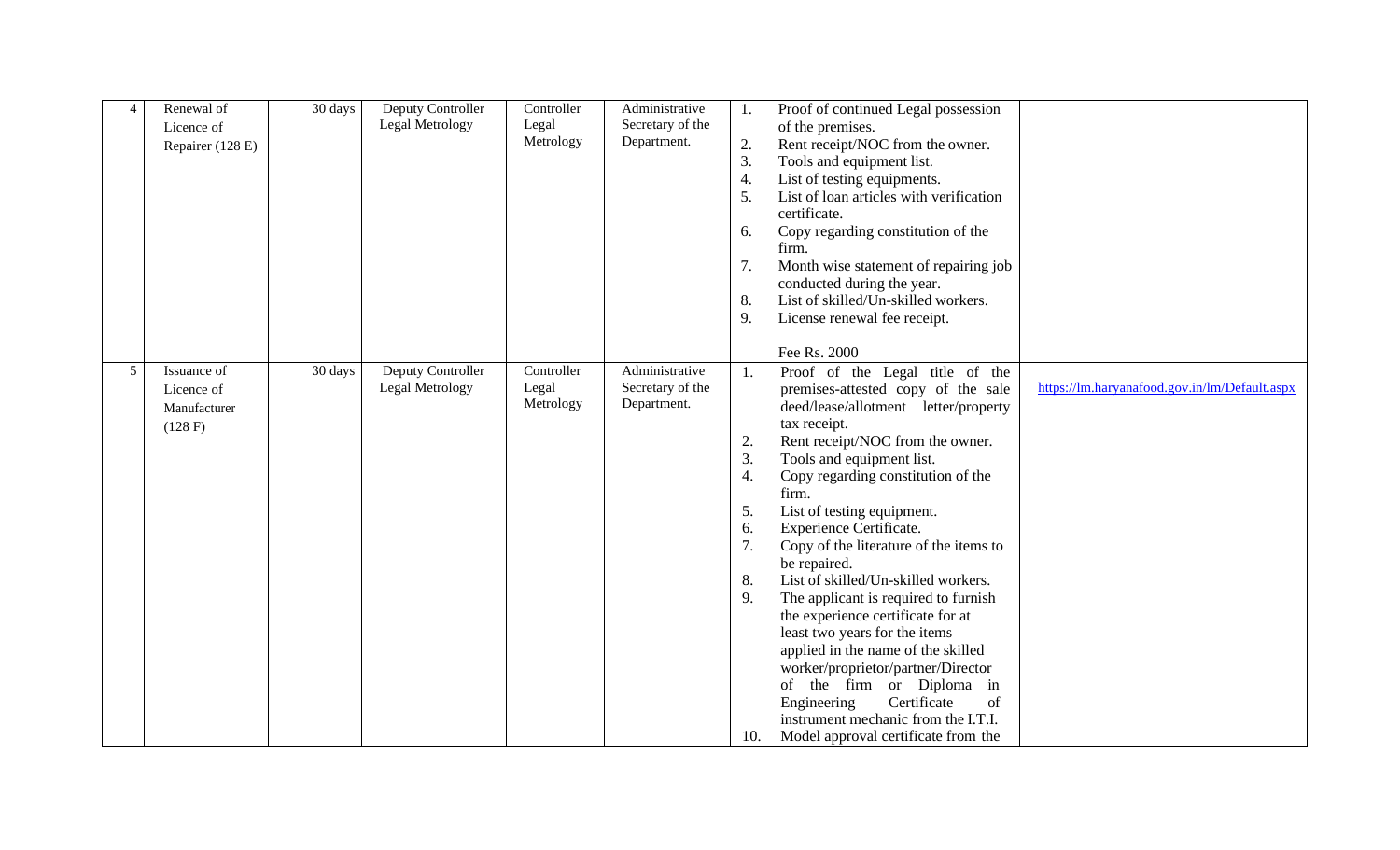| 6            | Renewal of<br>Licence<br>Manufacturer<br>(128 G)                                                                                                               | 30 days                            | Deputy Controller<br>Legal Metrology                          | Controller<br>Legal<br>Metrology                                            | Administrative<br>Secretary of the<br>Department.                   | Govt. of India Department of<br>Consumer Affairs.<br>Fee Rs. 5000<br>1. Proof of continued Legal possession of<br>the premises.<br>2. Change in the constitution of the firm,<br>if any.<br>Statement of manufacturing sale and<br>3.<br>stock.<br>4. List of skilled/Un-skilled workers.<br>5.<br>Sale Tax registration number, if<br>registered.<br>6. License renewal fee receipt.<br>Fee Rs. 5000 | https://lm.haryanafood.gov.in/lm/Default.aspx                                                                                                                                                                                                                                                                                                                                                                                                                                                                                                                                                                                            |
|--------------|----------------------------------------------------------------------------------------------------------------------------------------------------------------|------------------------------------|---------------------------------------------------------------|-----------------------------------------------------------------------------|---------------------------------------------------------------------|-------------------------------------------------------------------------------------------------------------------------------------------------------------------------------------------------------------------------------------------------------------------------------------------------------------------------------------------------------------------------------------------------------|------------------------------------------------------------------------------------------------------------------------------------------------------------------------------------------------------------------------------------------------------------------------------------------------------------------------------------------------------------------------------------------------------------------------------------------------------------------------------------------------------------------------------------------------------------------------------------------------------------------------------------------|
| Sr.<br>No.   | <b>Name of Service</b>                                                                                                                                         | <b>Time</b><br>Limited<br>(Working | <b>Designated Officer</b>                                     | First<br><b>Grievances</b><br><b>Redressal</b><br><b>Authority</b>          | <b>PDS</b><br><b>Second</b><br><b>Redressal</b><br><b>Authority</b> | <b>FEES</b>                                                                                                                                                                                                                                                                                                                                                                                           | Service available through which<br>portal/medium                                                                                                                                                                                                                                                                                                                                                                                                                                                                                                                                                                                         |
| $\mathbf{1}$ | of<br>Issue<br>new<br>ration card<br>on<br>receipt of<br>$\mathbf{D}\text{-}\mathbf{I}$<br>i.e.<br>form<br><b>Application Form</b><br>all<br>for<br>Categories | Days)<br>22 days                   | Inspector concerned<br>/ Assistant Food &<br>Supplies Officer | District<br>Food Civil<br>Supplies $&$<br>Consumer<br>Affairs<br>Controller | <b>Worthy Deputy</b><br>Commissioner                                | Sr.<br>Ration<br>Ration<br>Departmental<br>card<br>Card<br>Fee<br>Colour<br>No.<br>category<br>$\mathfrak{F}_{\tiny{20/-}}$<br>1.<br>APL<br>Green<br>$\mathbf{F}_{\scriptscriptstyle{15/-}}$<br>OPH<br>Khaki<br>2.<br>$\mathfrak{F}_{\scriptscriptstyle{10\prime}}$<br>BPL-PH<br>Yellow<br>3.<br>₹.<br>Pink<br>AAY<br>4.                                                                              | - ID Proof<br>- Proof of Identity<br>- Aadhaar card is compulsory.<br>- Proof of residence (any one):<br>- Electricity bill, Self undertaking application duly signed with<br>Photograph, Telephone Bill, NOC from landlord with ID proof,<br>Rent Agreement, Water bill. Voter ID/ Passport/ Drawing<br>license.<br>-New ration cards for all the categories are to be issued through<br>online Ration Cards Management System i.e. ePDS<br>(http://164.100.58.64/HRY/epds/#).<br>or the beneficiaries can apply online from anywhere through<br>SARAL Portal (http://saralharyana.gov.in/) or at CSC, e-Disha<br>and Atal Seva Kendra. |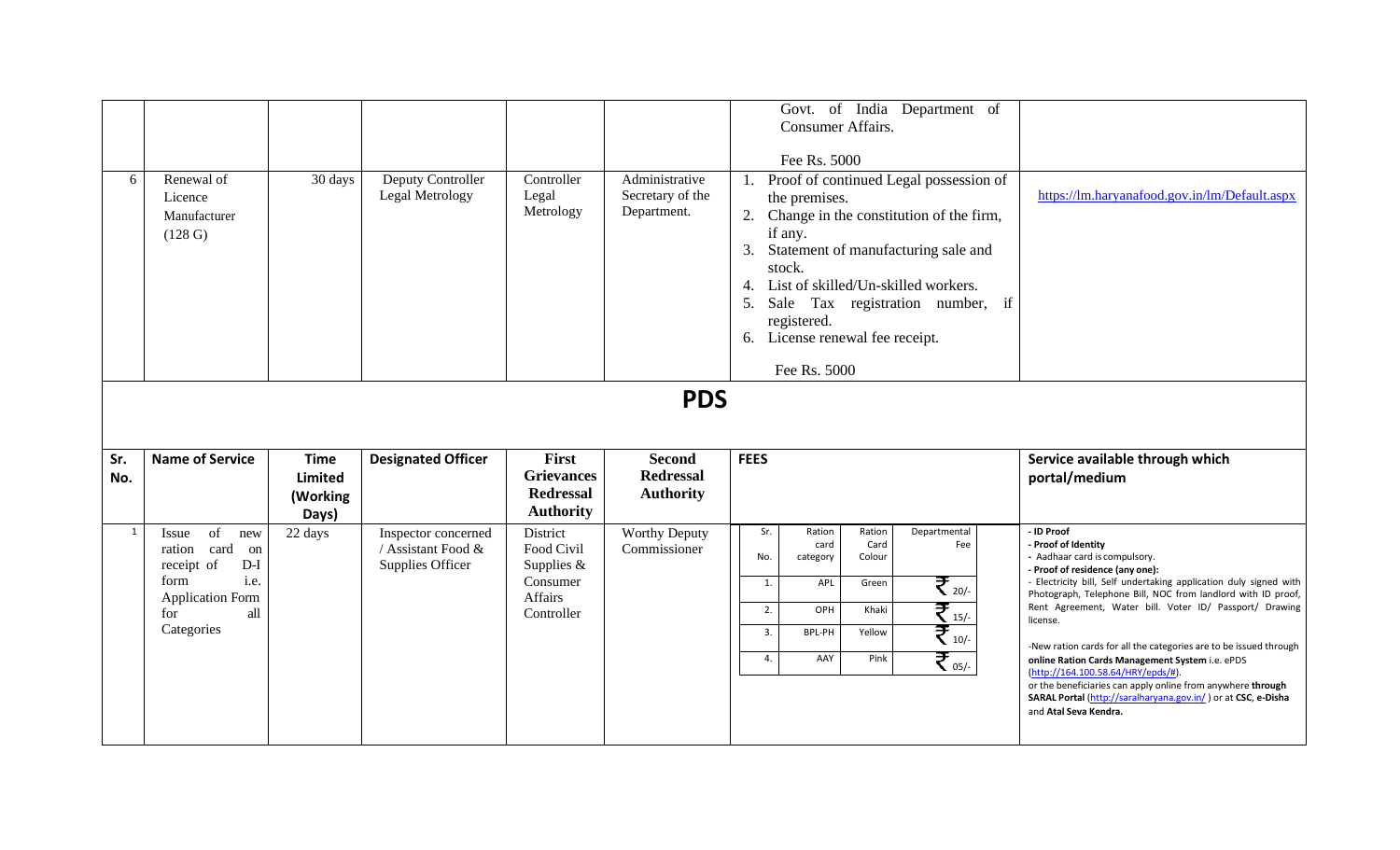| $\overline{2}$ | Issuance of new<br>ration card<br>on<br>of<br>receipt<br>surrender<br>certificate | 15 days | Inspector concerned<br>/ Assistant Food &<br>Supplies Officer | District<br>Food Civil<br>Supplies $&$<br>Consumer<br>Affairs<br>Controller        | <b>Worthy Deputy</b><br>Commissioner |                                                                                                                                                                                                                                                                       | -ID Proof:<br>-Proof of Identity<br>- Aadhaar card is compulsory.<br>-Proof of residence (any one):<br>Electricity bill, Self undertaking duly signed with Photograph,<br>Telephone Bill, NOC from landlord with ID proof, Rent<br>Agreement, Water bill. Voter ID/ Passport/ Drawing license<br>In addition to this:-<br>-Surrender Certificate.<br>or<br>-Self attested undertaking of the applicant.<br>-New ration cards for all the categories are to be issued through<br>online Ration Cards Management System i.e. ePDS<br>(http://164.100.58.64/HRY/epds/#).<br>or the beneficiaries can apply online from anywhere through<br>SARAL Portal (http://saralharyana.gov.in/) or at CSC, e-Disha<br>and Atal Seva Kendra                    |
|----------------|-----------------------------------------------------------------------------------|---------|---------------------------------------------------------------|------------------------------------------------------------------------------------|--------------------------------------|-----------------------------------------------------------------------------------------------------------------------------------------------------------------------------------------------------------------------------------------------------------------------|--------------------------------------------------------------------------------------------------------------------------------------------------------------------------------------------------------------------------------------------------------------------------------------------------------------------------------------------------------------------------------------------------------------------------------------------------------------------------------------------------------------------------------------------------------------------------------------------------------------------------------------------------------------------------------------------------------------------------------------------------|
| $\overline{3}$ | of<br>Issuance<br>duplicate<br>ration<br>card                                     | 15 days | Inspector concerned<br>/ Assistant Food &<br>Supplies Officer | District<br>Food Civil<br>Supplies $&$<br>Consumer<br><b>Affairs</b><br>Controller | <b>Worthy Deputy</b><br>Commissioner | Sr.<br>Ration<br>Ration<br>Departmental<br>Card<br>card<br>Fee<br>Colour<br>No.<br>category<br>₹ 20/-<br>APL<br>Green<br>1.<br>₹ 15/-<br>OPH<br>Khaki<br>2.<br>$\overline{\mathfrak{F}}_{_{10/-}}$<br>Yellow<br>3.<br>BPL-PH<br>₹ 05/-<br>AAY<br>Pink<br>$\mathbf{4}$ | <b>Supporting Documents:</b><br>A copy of lost ration card<br>Copy of DDR/FIR<br>(In case of BPL & AAY)<br>And;<br>Ration card number,<br>(Computer generated numbers)<br>Self under taking application duly signed.<br>And;<br>Proof of residence(any one)<br>Electricity bill, Telephone bill, NOC from landlord with ID proof,<br>Rent Agreement, Water bill, Aadhaar card, Voter ID/ Passport/<br>Drawing license.<br>Duplicate ration cards of all the categories are to be issued<br>through online Ration Cards Management Systemi.e. ePDS<br>(http://164.100.58.64/HRY/epds/#).<br>or the beneficiaries can apply online from anywhere through<br>SARAL Portal (http://saralharyana.gov.in/) or at CSC, e-Disha and<br>Atal Seva Kendra. |
| $\overline{4}$ | Inclusion/<br>Deletion<br>of<br>family member                                     | 15 days | Inspector concerned<br>/ Assistant Food &<br>Supplies Officer | District<br>Food Civil<br>Supplies $&$<br>Consumer<br>Affairs<br>Controller        | <b>Worthy Deputy</b><br>Commissioner | No departmental fee.                                                                                                                                                                                                                                                  | 1. Member Addition.<br>- Proof of Identity<br>- Aadhaar card is compulsory.<br>- Proof of residence (any one):<br>Birth certificate, School Certificate duly signed with Photograph,<br>(in case of ages less than 5 to 7 years);<br>Surrender certificate, Self undertaking duly signed with<br>Photograph.<br>2. Member Deletion.                                                                                                                                                                                                                                                                                                                                                                                                              |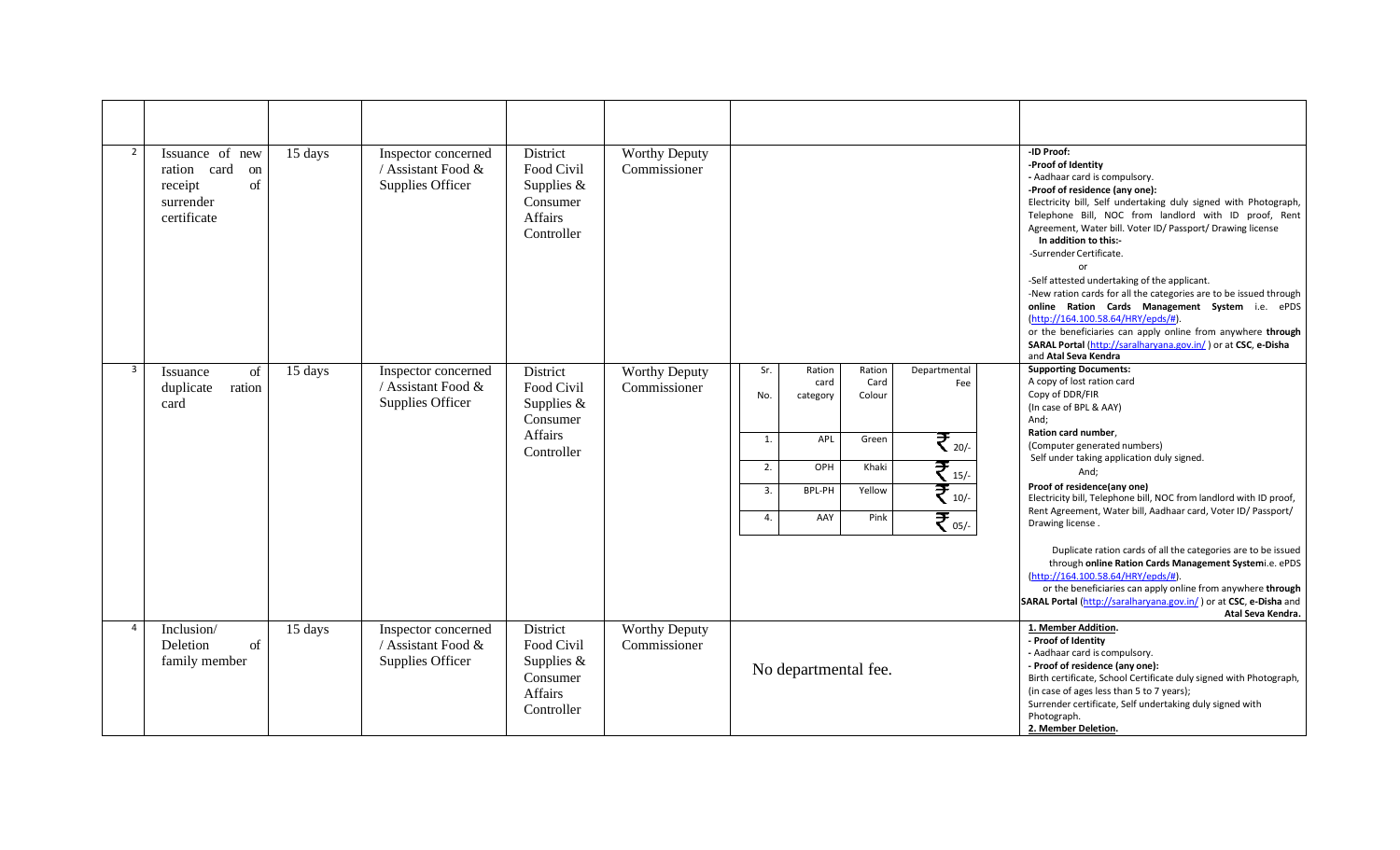|                |                                                                                                                                                |         |                                                               |                                                                             |                                      |                                                                                                                                                           | -Self undertaking application form from Head of the family.<br>-Death certificate /Marriage certificate.<br>-For Inclusion/ Deletion in ration cards of all the categories are<br>to be issued through online Ration Cards Management System<br>i.e. ePDS (http://164.100.58.64/HRY/epds/#).<br>-or the beneficiaries can apply online from anywhere through<br>SARAL Portal (http://saralharyana.gov.in/) or at CSC, e-Disha<br>and Atal Seva Kendra.                                                                                                                                                                                                  |
|----------------|------------------------------------------------------------------------------------------------------------------------------------------------|---------|---------------------------------------------------------------|-----------------------------------------------------------------------------|--------------------------------------|-----------------------------------------------------------------------------------------------------------------------------------------------------------|---------------------------------------------------------------------------------------------------------------------------------------------------------------------------------------------------------------------------------------------------------------------------------------------------------------------------------------------------------------------------------------------------------------------------------------------------------------------------------------------------------------------------------------------------------------------------------------------------------------------------------------------------------|
| 5              | Change<br>of<br>address<br>within<br>same jurisdiction                                                                                         | 15 days | Inspector concerned<br>/ Assistant Food &<br>Supplies Officer | District<br>Food Civil<br>Supplies $&$<br>Consumer<br>Affairs<br>Controller | <b>Worthy Deputy</b><br>Commissioner | No departmental fee.                                                                                                                                      | Proof of Identity<br>- Aadhaar card is compulsory.<br>-Proof of residence (any one):<br>Electricity bill, Self undertaking, Telephone Bill, NOC from<br>landlord with ID proof, Rent Agreement, water bill. Self<br>undertaking duly signed with Photograph Aadhaar card, Voter<br>ID/ Passport/ Drawing license.<br>-Change of address in ration cards of all the categories are to be<br>issued through online Ration Cards Management System i.e.<br>ePDS(http://164.100.58.64/HRY/epds/#).<br>-or the beneficiaries can apply online from anywhere through<br>SARALPortal (http://saralharyana.gov.in/) or at CSC, e-Disha<br>and Atal Seva Kendra. |
| 6              | of<br>Change<br>address including<br>change of FPS                                                                                             | 15 days | Inspector concerned<br>/ Assistant Food &<br>Supplies Officer | District<br>Food Civil<br>Supplies $&$<br>Consumer<br>Affairs<br>Controller | <b>Worthy Deputy</b><br>Commissioner | No departmental fee.                                                                                                                                      | -Proof of Identity<br>- Aadhaar card is compulsory.<br>-Proof of residence (any one):<br>Electricity bill, Govt. telephone bill, NOC from landlord with ID<br>proof, Rent Agreement, Water bill, Self undertaking duly signed<br>with Photograph Aadhaar card, Voter ID/ Passport/ Drawing<br>license<br>-Change of address in ration card for all the categories are to be<br>issued through online Ration Cards Management System i.e.<br>ePDS (http://164.100.58.64/HRY/epds/#)<br>or the beneficiaries can apply online from anywhere through<br>SARAL Portal (http://saralharyana.gov.in/) or at CSC, e-Disha<br>and Atal Seva Kendra.             |
| $\overline{7}$ | of<br>Issuance<br>surrender<br>certificate/Ration<br>Card<br>Member<br>migration/Ration<br>Transfer<br>Card<br>Application/<br>of<br>surrender | 07 days | Inspector concerned<br>/ Assistant Food &<br>Supplies Officer | District<br>Food Civil<br>Supplies $&$<br>Consumer<br>Affairs<br>Controller | <b>Worthy Deputy</b><br>Commissioner | Sr.<br>Ration<br>Ration<br>Departmental<br>No.<br>Card<br>card<br>Fee<br>Colour<br>category<br>₹ 5/-<br>1.<br>APL<br>Green<br>₹ 5/-<br>OPH<br>Khaki<br>2. | -Supporting Documents<br>Self under taking, Application duly signed. Ration card number,<br>(Computer generated numbers).<br>--Issuance of surrender certificate for ration cards of all the<br>categories are to be issued through online Ration Cards<br>Management<br>System<br>i.e.<br>ePDS<br>(http://164.100.58.64/HRY/epds/#).<br>or the beneficiaries can apply online from anywhere through<br>SARAL Portal (http://saralharyana.gov.in/) or at CSC, e-Disha<br>and Atal Seva Kendra.                                                                                                                                                          |